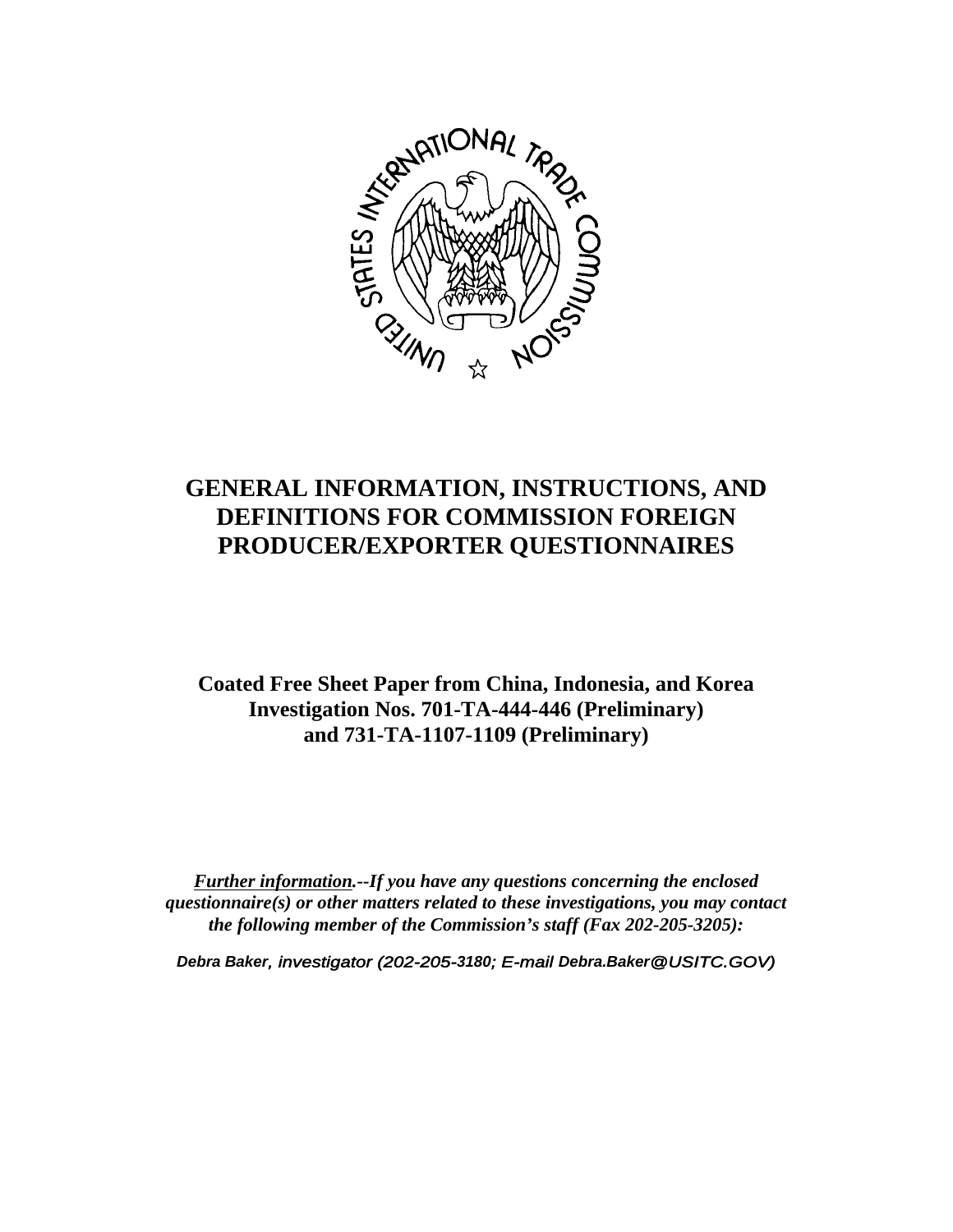## **GENERAL INFORMATION, INSTRUCTIONS, AND DEFINITIONS**

### **GENERAL INFORMATION**

*Background*.---These investigations were instituted in response to a petition filed on October 31, 2006 by NewPage Corporation, Dayton, OH. Countervailing and/or antidumping duties may be assessed on the subject imports as a result of these investigations if the Commission makes affirmative determinations of injury, threat, or material retardation, and if the U.S. Department of Commerce makes affirmative determinations of subsidization and/or dumping.

Additional questionnaires will be supplied promptly upon request, or photocopies of the enclosed questionnaire(s) may be used. Address all correspondence to the United States International Trade Commission, Washington, DC 20436. Hearing-impaired individuals can obtain information regarding these investigations via the Commission's TDD terminal (202-205-1810).

*Due date of questionnaire(s)*.--Return the completed questionnaire(s) to the United States International Trade Commission by no later than **November 14, 2006**. Completed questionnaires may be faxed to 202-205-3205 or e-mailed to Debra Baker at Debra.Baker@usitc.gov. **Return only one copy of the completed questionnaire(s), but please keep a copy for your records so that you can refer to it if the Commission staff contacts you with any questions during the course of the investigations.**

*Service of questionnaire response(s)*.--In the event that your firm is a party to these investigations, you are required to serve a copy of the questionnaire(s), once completed, on parties to the proceeding that are subject to administrative protective order (see 19 CFR § 207.7). A list of such parties is maintained by the Commission's Secretary and may be obtained by calling 202-205-1803. A certificate of service must accompany the copy of the completed questionnaire(s) you submit (see 19 CFR § 207.7).

*Confidentiality*.--The commercial and financial data furnished in response to the enclosed questionnaire(s) that reveal the individual operations of your firm will be treated as confidential by the Commission to the extent that such data are not otherwise available to the public and will not be disclosed except as may be required by law (see 19 U.S.C. § 1677f). Such confidential information will not be published in a manner that will reveal the individual operations of your firm; however, nonnumerical characterizations of numerical business proprietary information (such as discussion of trends) will be treated as confidential business information only at the request of the submitter for good cause shown.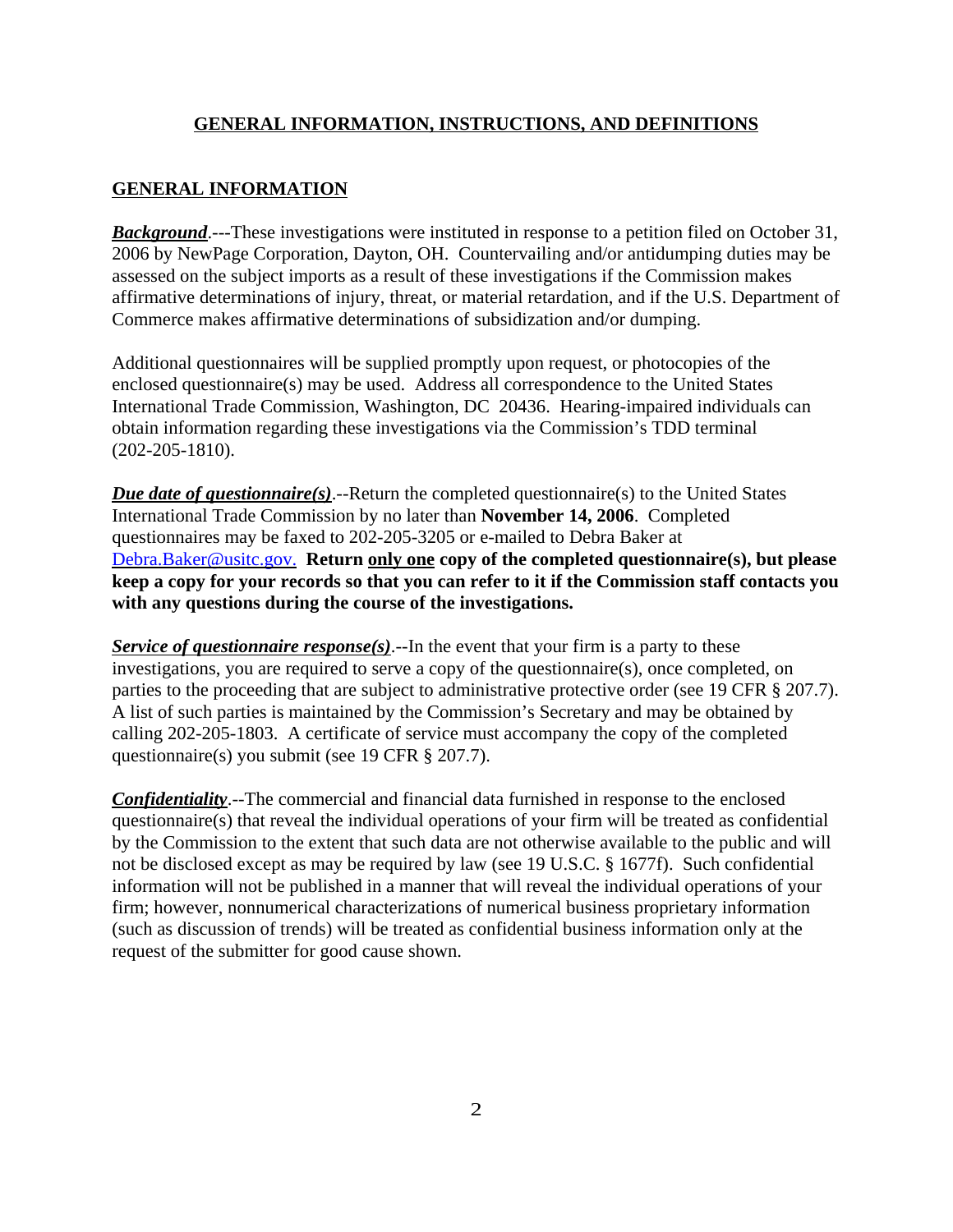### **GENERAL INFORMATION, INSTRUCTIONS, AND DEFINITIONS--***Continued*

## **GENERAL INFORMATION--***Continued*

*Verification***.--The information submitted in the enclosed questionnaire(s) is subject to audit and verification by the Commission. To facilitate possible verification of data, please keep all your workpapers and supporting documents used in the preparation of the questionnaire response(s).**

*Release of information*.--The information provided by your firm in response to the questionnaire(s), as well as any other business proprietary information submitted by your firm to the Commission in connection with the investigations, may become subject to, and released under, the administrative protective order provisions of the Tariff Act of 1930 (19 U.S.C. § 1677f) and section 207.7 of the Commission's Rules of Practice and Procedure (19 CFR § 207.7). This means that certain lawyers and other authorized individuals may temporarily be given access to the information for use in connection with these investigations or other importinjury investigations conducted by the Commission on the same or similar merchandise; those individuals would be subject to severe penalties if the information were divulged to unauthorized individuals.

### **INSTRUCTIONS**

*Answer all questions*.--Do not leave any question or section blank unless a questionnaire expressly directs you to skip over certain questions or sections. If the answer to any question is "none," write "none." **If information is not readily available from your records in exactly the form requested, furnish carefully prepared estimates--designated as such by the letter "E"--and explain the basis of your estimates**. Answers to questions and any necessary comments or explanations should be supplied in the space provided or on separate sheets attached to the appropriate page of the questionnaire(s). If your firm is completing more than one questionnaire in connection with these investigations (i.e., a producer, importer, purchaser, and/or foreign producer questionnaire), you need not respond to duplicated questions in the questionnaires.

*Consolidate all establishments in China, Indonesia, and/or Korea (i.e., the subject countries)*.--Report the requested data for your establishment(s) located in each of the subject countries. **Firms operating more than one establishment should combine the data for all establishments located within a subject country into a single report for each subject country.**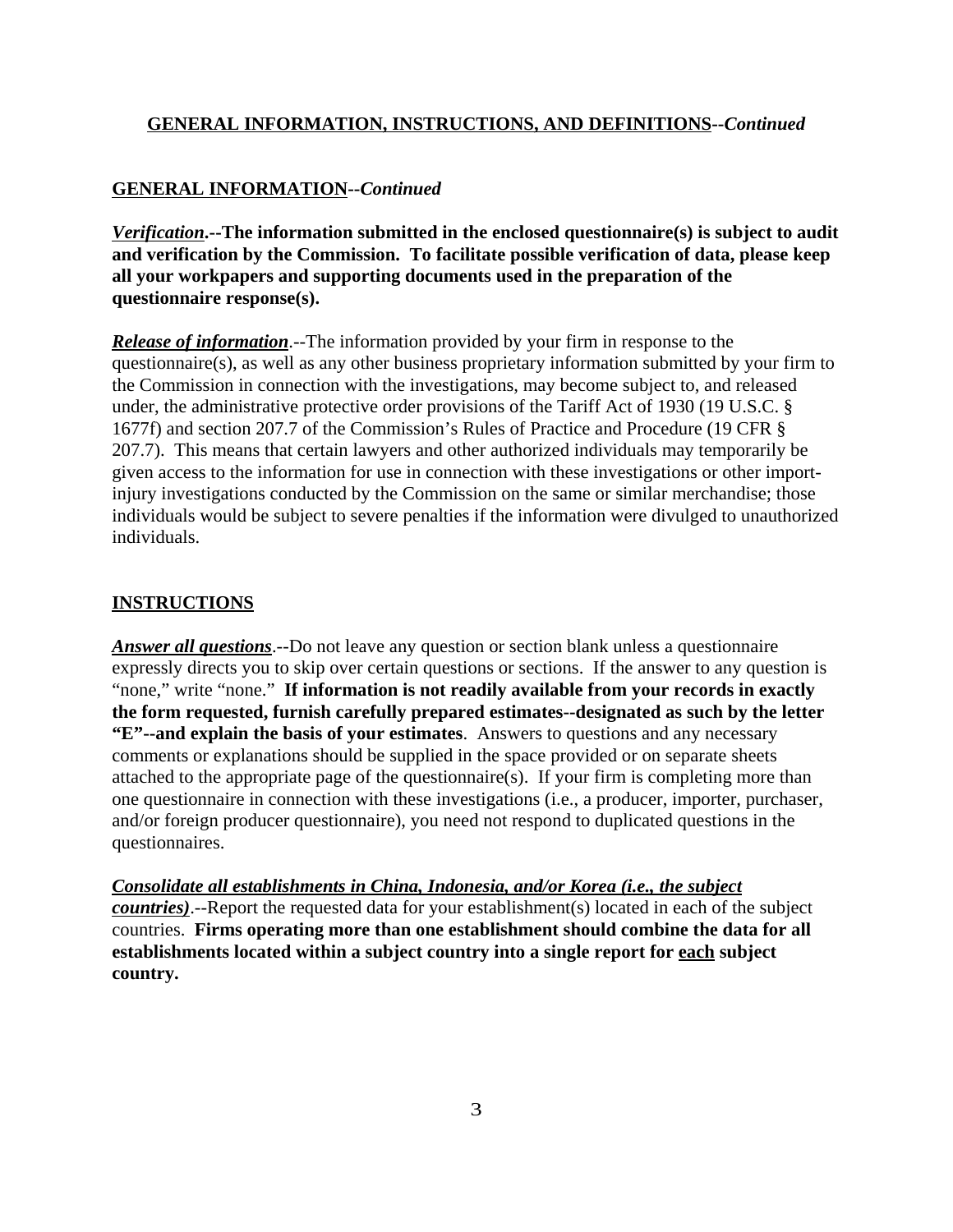#### **GENERAL INFORMATION, INSTRUCTIONS, AND DEFINITIONS--***Continued*

#### **DEFINITIONS**

*Coated free sheet paper* (or "subject merchandise").–Coated free sheet paper and paperboard of a kind used for writing, printing or other graphic purposes (hereinafter "coated free sheet paper"). Coated free sheet paper is produced from not-more-than 10 percent by weight mechanical or combined chemical/mechanical fibers. Coated free sheet paper is coated with kaolin (China clay) or other inorganic substances, with or without a binder, and with no other coating. Coated free sheet paper may be surface-colored, surface-decorated, printed (except as described below), embossed, or perforated. The subject merchandise includes single- and double-side-coated free sheet paper; coated free sheet paper in both sheet or roll form; and is inclusive of all weights, brightness levels, and finishes. The terms "wood free" or "art" paper may also be used to describe the imported product.

The subject merchandise does not include (a) coated free sheet paper that is imported printed with final content printed text or graphics; (b) base paper to be sensitized for use in photography; or (c) paper containing by weight 25 percent or more cotton fiber.

As of 2006, imports of the subject merchandise are provided for under the following statistical categories of the Harmonized Tariff Schedule of the United States: 4810.13.1900; 4810.13.2010; 4810.13.2090; 4810.13.5000; 4810.13.7040; 4810.14.1900; 4810.14.2010; 4810.14.2090; 4810.14.5000; 4810.14.7040; 4810.19.1900; 4810.19.2010; and 4810.19.2090. While HTSUS subheadings are provided for convenience and customs purposes, the written description of the scope of these investigations is dispositive.

*Firm*.--An individual proprietorship, partnership, joint venture, association, corporation (including any subsidiary corporation), business trust, cooperative, trustee in bankruptcy, or receiver under decree of any court.

*Related firm*.--A firm that your firm solely or jointly owned, managed, or otherwise controlled; a firm that solely or jointly owned, managed, or otherwise controlled your firm; and/or a firm that was solely or jointly owned, managed, or otherwise controlled by a firm that also solely or jointly owned, managed, or otherwise controlled your firm.

*Establishment*.--Each facility of a firm in **China, Indonesia, and/or Korea** involved in the production of **coated free sheet paper** (as defined above), including auxiliary facilities operated in conjunction with (whether or not physically separate from) such facilities.

*United States*.--For purposes of these investigations, the 50 States, Puerto Rico, the U.S. Virgin Islands, and the District of Columbia.